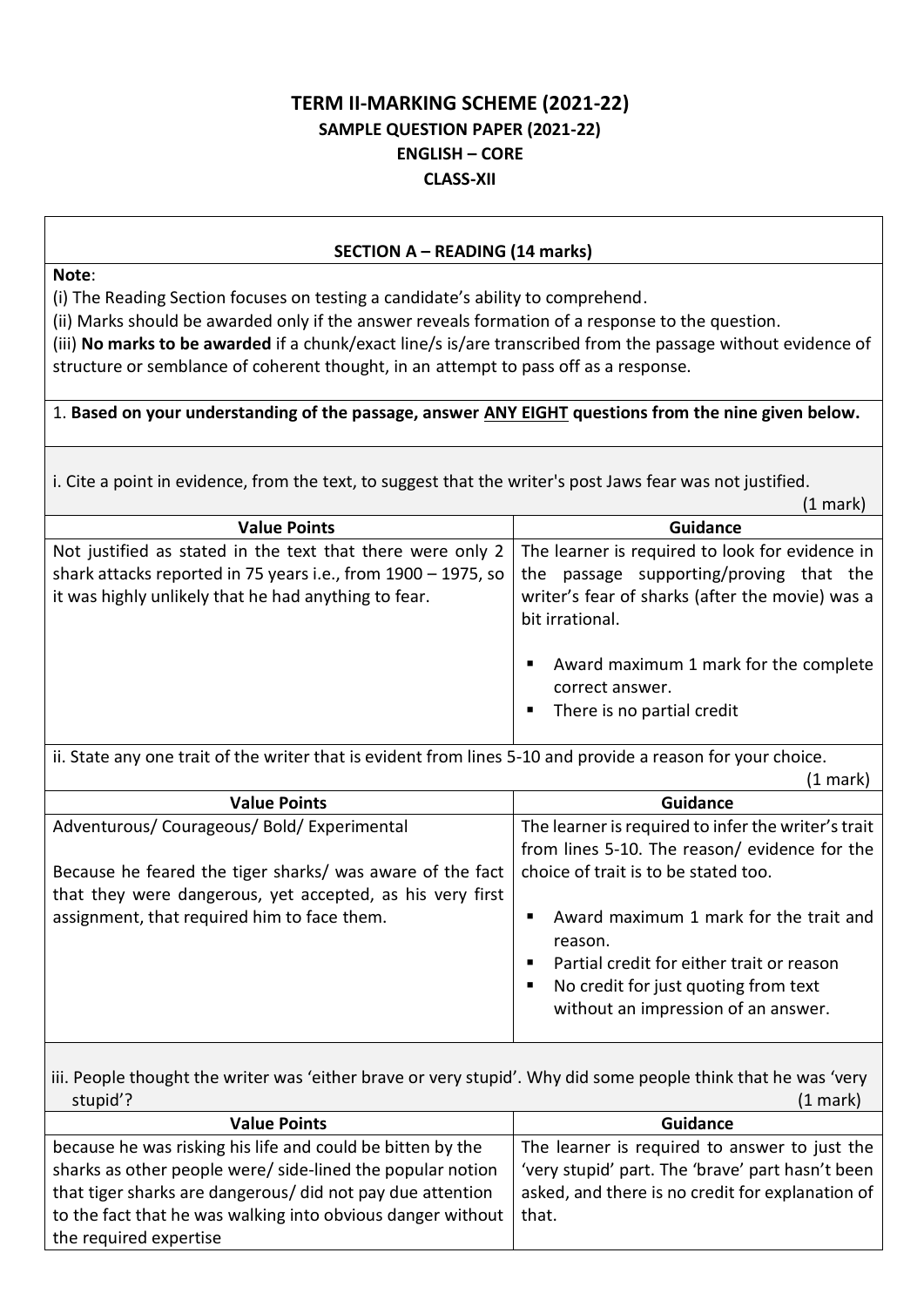| Accept any 1 point.<br>ш<br>Award 1 mark for the complete correct                                         |
|-----------------------------------------------------------------------------------------------------------|
| answer<br>Accept a relevant complete response along<br>ш<br>the same lines.<br>There is no partial credit |

iv. Why does the writer say that people who know sharks intimately tend to be least afraid of them?

| $(1$ mark) |
|------------|

|                                                                                                                                        | $(1 \text{ mark})$                                                                                                                                                                                                                                                                                                |
|----------------------------------------------------------------------------------------------------------------------------------------|-------------------------------------------------------------------------------------------------------------------------------------------------------------------------------------------------------------------------------------------------------------------------------------------------------------------|
| <b>Value Points</b>                                                                                                                    | <b>Guidance</b>                                                                                                                                                                                                                                                                                                   |
| because they find the sharks to be harmless/ as docile as<br>pets-the sharks feed on the food they offer and seem as<br>docile as pets | The learner is required to answer to why<br>familiarity with the sharks makes the people<br>less/least afraid of them.<br>Award maximum 1 mark for the complete<br>correct answer<br>Award partial credit of 1/2 mark if just<br>п<br>'harmless'/ 'as docile as pets' is the<br>response, without substantiation. |

v. Rewrite the given sentence by replacing the underlined phrase with another one, from lines  $10 - 20$ . *Some academicians think that reward, as a form of discipline, is a simple right or wrong issue*. (1 mark)

| <b>Value Points</b>                                                                                 | <b>Guidance</b>                                                                                                                                                                                             |
|-----------------------------------------------------------------------------------------------------|-------------------------------------------------------------------------------------------------------------------------------------------------------------------------------------------------------------|
| Some academicians think that reward, as a form of<br>discipline, is a simple black and white issue. | Award 1 mark for the correct answer<br>No partial credit<br>Learners are expected to write the full<br>sentence with the answer, however, no<br>marks to be deducted if they just write the<br>phrase only. |

vi. What does the use of the phrase 'benign light' suggest in the context of the writer's viewpoint about the tiger sharks? (1 mark)

| <b>Value Points</b>                                               | <b>Guidance</b>                                                                                                                                                                                                                                                                |
|-------------------------------------------------------------------|--------------------------------------------------------------------------------------------------------------------------------------------------------------------------------------------------------------------------------------------------------------------------------|
| Benign light - viewed as benevolent/ gentle/ friendly             | Award maximum 1 mark for the complete                                                                                                                                                                                                                                          |
| Tiger sharks did not seem to be that harmful/dangerous/           | correct answer.                                                                                                                                                                                                                                                                |
| They seemed fairly docile/less dangerous than the other<br>sharks | Award partial credit of $\frac{1}{2}$ mark if just the<br>meaning of 'benign light' is explained,<br>without the context of tiger sharks and vice<br>similar<br>other<br>Accept<br>anv<br>versa.<br>interpretations that are complete, with<br>reference to the given passage. |

vii. Select a suitable phrase from lines 15-25 to complete the following sentence appropriately. (1 mark) *I agree the team will find this experience tough, but competing will be easier next time after they get this tournament \_\_\_\_\_\_\_\_\_\_\_\_\_\_\_\_\_\_\_\_\_\_\_\_\_\_.* 

| <b>Value Points</b> | <b>Guidance</b> |
|---------------------|-----------------|
|                     |                 |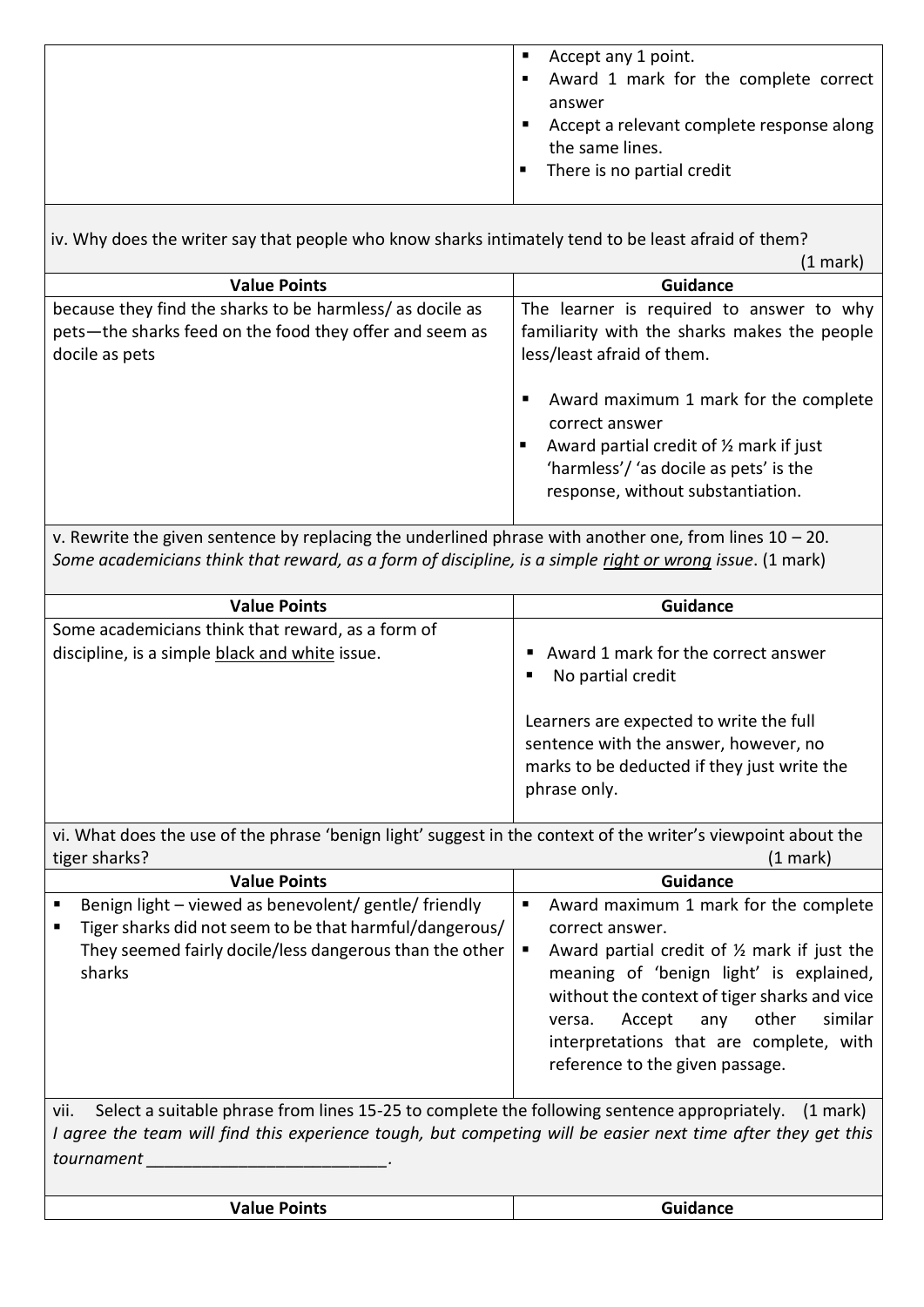| sentence with the answer filled in, however,   |
|------------------------------------------------|
| no marks to be deducted if they just write the |
|                                                |
|                                                |

viii. Apex predators serve to keep prey numbers in check. How can we say that tiger sharks are apex<br>predators? (1 mai predators? (1 mark)

| <b>Value Points</b>                                         | <b>Guidance</b>                                                                                                                                                                                                                                                                                 |
|-------------------------------------------------------------|-------------------------------------------------------------------------------------------------------------------------------------------------------------------------------------------------------------------------------------------------------------------------------------------------|
| Because tiger sharks restrict the number of sea turtles (by | The learner is required to answer how tiger                                                                                                                                                                                                                                                     |
| feeding on them), and act as a balancing force in the       | sharks serve to keep prey numbers in check.                                                                                                                                                                                                                                                     |
| ecosystem. If the numbers weren't constrained, it would     | Here, sea turtles are stated as the prey. There                                                                                                                                                                                                                                                 |
| result in the depletion of sea-grass which supports other   | is also a suggestion that there are other                                                                                                                                                                                                                                                       |
| marine life forms.                                          | marine creatures like the sea turtles.                                                                                                                                                                                                                                                          |
|                                                             | Award maximum 1 mark for the complete<br>п<br>correct answer<br>Award partial credit of $\frac{1}{2}$ mark if just<br>п<br>'balancing force'/constraining number of<br>sea turtles/ 'overgrazing the sea grass<br>beds' / 'anchoring the ecosystem' is the<br>response, without substantiation. |

ix. Analyse why having a large litter is one of the features that empowers tiger sharks to emerge winners if global warming persists. (1 mark)

| <b>Value Points</b>                                     | <b>Guidance</b>                                |
|---------------------------------------------------------|------------------------------------------------|
| Reduces possibility of extinction or destruction due to | The learner is required to examine how the     |
| harsh conditions, as large numbers would ensure that    | tiger sharks would continue to survive despite |
| some definitely survive.                                | warming of oceans if they have a large litter. |
|                                                         |                                                |
|                                                         | Award maximum 1 mark for the<br>$\blacksquare$ |
|                                                         | complete correct answer                        |
|                                                         | No partial credit<br>Е                         |

# 2. **Based on your understanding of the passage, answer ANY SIX out of the seven questions given below.**

| i. What do the researchers mean by 'changing food preferences?                                    | (1 mark)                                                                                                |
|---------------------------------------------------------------------------------------------------|---------------------------------------------------------------------------------------------------------|
| <b>Value Points</b>                                                                               | <b>Guidance</b>                                                                                         |
| Urban population's transition from healthy home-cooked<br>meals to ready-to-eat-processed foods   | The learner is required to include the change<br>in food habits/preferences as indicated in the<br>text |
|                                                                                                   | Award 1 mark for the complete<br>٠<br>answer.<br>No partial credit<br>п                                 |
| ii. Why was this survey on the food consumption of adolescents undertaken?<br><b>Value Points</b> | (1 mark)<br><b>Guidance</b>                                                                             |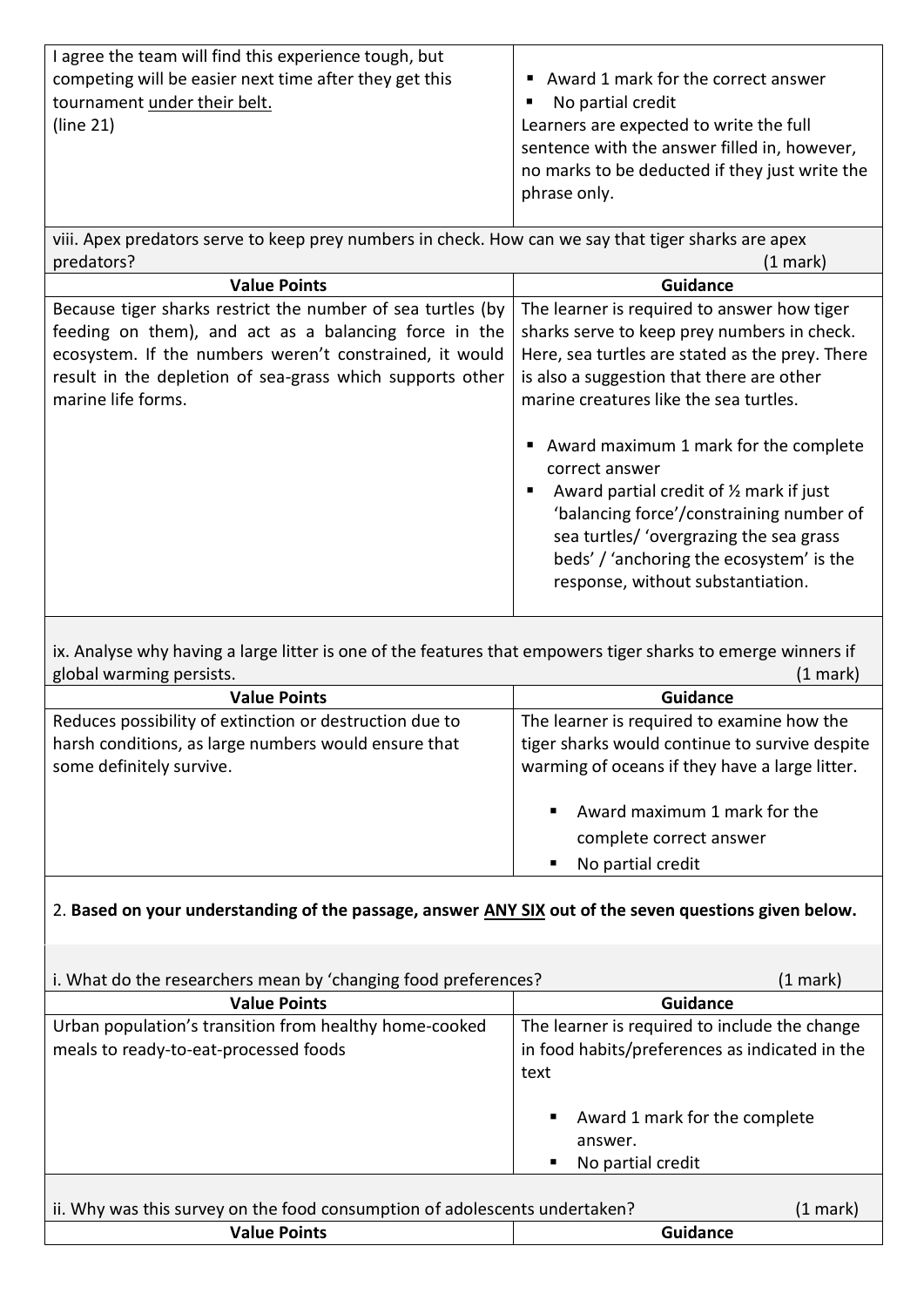| understand the food consumption pattern of urban                                                                   | The learner needs to draw on the objectives                                                                                          |  |  |
|--------------------------------------------------------------------------------------------------------------------|--------------------------------------------------------------------------------------------------------------------------------------|--|--|
| adolescents and                                                                                                    | listed.                                                                                                                              |  |  |
| make recommendations based on the data.                                                                            |                                                                                                                                      |  |  |
|                                                                                                                    | Award $\frac{1}{2}$ mark for each point, to a<br>maximum of 1 mark<br>$\blacksquare$ % mark partial credit if one point is<br>stated |  |  |
| iii. With reference to fig.1, write one conclusion about students' consumption of energy-dense drinks.<br>(1 mark) |                                                                                                                                      |  |  |
| Value Doints                                                                                                       | Guidance                                                                                                                             |  |  |

| <b>Value Points</b>                                                                                                                              | <b>Guidance</b>                                                                                                                                                                                                                                                                                                                                                                                                                               |  |  |  |
|--------------------------------------------------------------------------------------------------------------------------------------------------|-----------------------------------------------------------------------------------------------------------------------------------------------------------------------------------------------------------------------------------------------------------------------------------------------------------------------------------------------------------------------------------------------------------------------------------------------|--|--|--|
| Close to 47% drink three or more servings of energy dense<br>beverages while a mere 5% said 'no' to more than one<br>serving of the beverage.    | The learner needs to analyse the energy<br>dense drinks' graph and compare<br>consumption trend, to analyse.<br>Award 1/2 mark each, for a maximum of<br>1 mark, for both aspects.<br>1/2 mark as partial credit for only one<br>٠<br>aspect                                                                                                                                                                                                  |  |  |  |
|                                                                                                                                                  | FOR THE VISUALLY IMPAIRED CANDIDATES                                                                                                                                                                                                                                                                                                                                                                                                          |  |  |  |
| What do you understand by the term food frequency, as stated in lines 12-13?                                                                     |                                                                                                                                                                                                                                                                                                                                                                                                                                               |  |  |  |
| Refers to the rate of intake of food and beverages (drinks)<br>consumed over a specified period of time. It could even<br>refer to portion size. | The learner needs to explain, from context,<br>the meaning of the term 'food frequency'.<br>Award 1/2 mark each, for 'rate of intake'<br>and 'over a period of time'.<br>1/2 mark as partial credit if only 'rate of<br>٠<br>intake' or 'over a period of time' is<br>alluded to.<br>The vocabulary used to explain the term may<br>vary and the explanation is to be accepted if<br>the two main aspects of the term have been<br>addressed. |  |  |  |

| iv. What can be concluded by the 'no intake' data of fruit consumption versus energy dense snacks, with |                    |
|---------------------------------------------------------------------------------------------------------|--------------------|
| reference to fig.1?                                                                                     | $(1 \text{ mark})$ |

| <b>Value Points</b>                                                                                                                        | <b>Guidance</b>                                                                                                                                           |  |
|--------------------------------------------------------------------------------------------------------------------------------------------|-----------------------------------------------------------------------------------------------------------------------------------------------------------|--|
| Nearly half the respondents (45%) did not consume any<br>servings of fruit in contrast to 95% that had some form of<br>energy dense snack. | The learner needs to analyse the fruit<br>consumption graph for 'no intake' with energy<br>dense snacks' graph for 'no intake' and<br>compare to analyse. |  |
|                                                                                                                                            | Award $\frac{1}{2}$ mark for each to a maximum<br>of 1 mark<br>$\blacksquare$ % mark as partial credit for only one<br>aspect                             |  |
| <b>FOR THE VISUALLY IMPAIRED CANDIDATES</b>                                                                                                |                                                                                                                                                           |  |

Comment on the significance of incorporating food literacy concepts into student curriculum.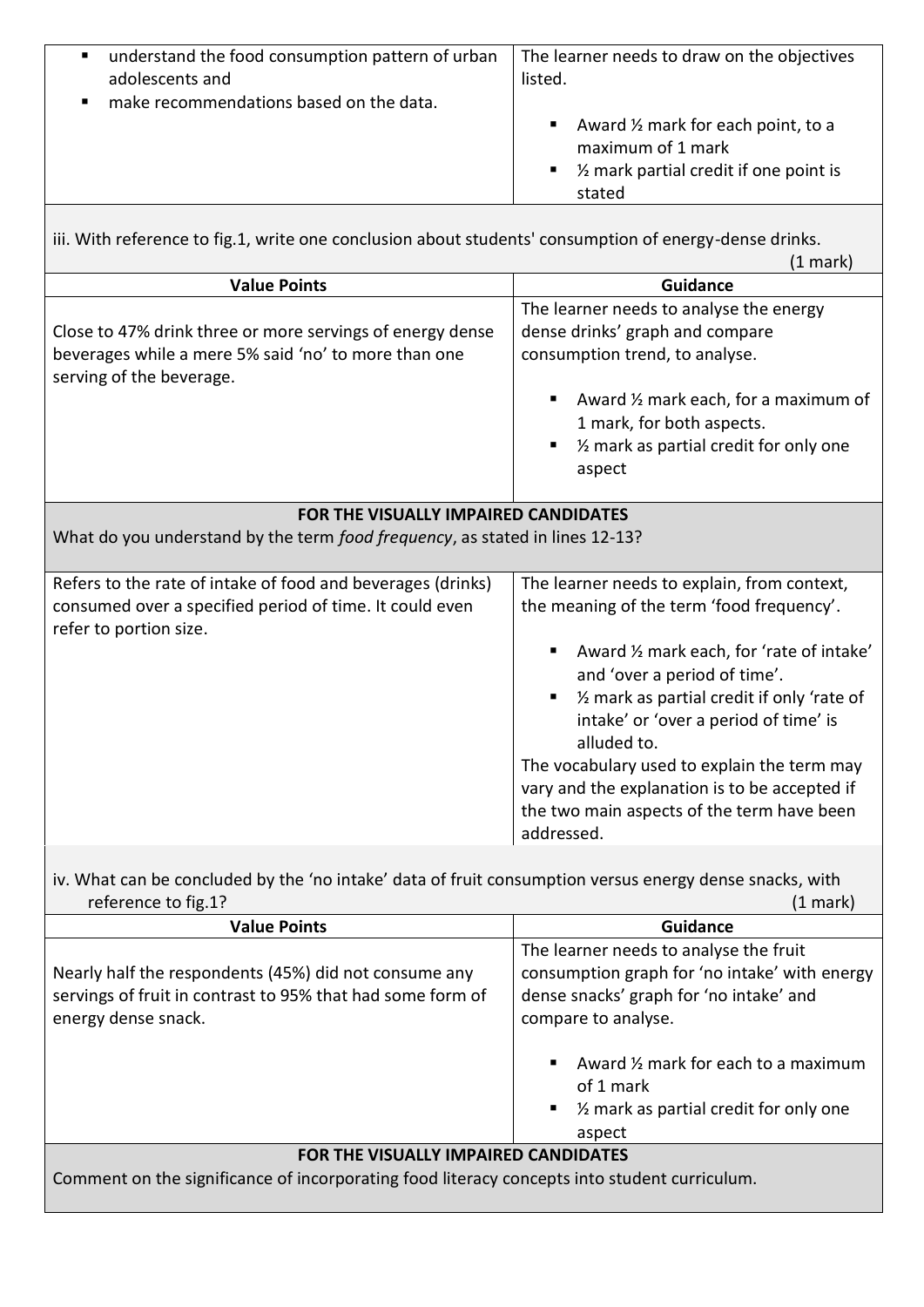| It is important because reading about the advantages of a<br>healthy diet would assist an increased intake of fruits and<br>vegetables in teenagers | The learner needs to explain the importance<br>of this recommendation, based on the study.                                                                  |
|-----------------------------------------------------------------------------------------------------------------------------------------------------|-------------------------------------------------------------------------------------------------------------------------------------------------------------|
|                                                                                                                                                     | Award 1/2 mark for each to a maximum<br>of 1 mark<br>1/ <sub>2</sub> mark as partial credit for only one<br>aspect<br>Quoting the textual line in response, |
|                                                                                                                                                     | without explaining how it works,<br>carries no credit.                                                                                                      |
| v. There were gender differences observed in the consumption of healthy foods, according to the survey.                                             |                                                                                                                                                             |
| Substantiate.                                                                                                                                       | $(1$ mark $)$                                                                                                                                               |
| Value Points                                                                                                                                        | Guidance                                                                                                                                                    |

| <b>Value Points</b>                                                                                            | Guidance                                                  |
|----------------------------------------------------------------------------------------------------------------|-----------------------------------------------------------|
|                                                                                                                | The learner needs correctly substantiate the              |
| Females had more nutritious dietary intake as they<br>consumed more cereals, vegetables and fruits compared to | statement with reference to the graph.                    |
| their male counterparts.                                                                                       | ■ Award 1 mark for complete answer<br>■ No partial credit |

| vi. Why is 'affordability' recommended as a significant feature of a school canteen policy? | (1 mark)                                                                                 |
|---------------------------------------------------------------------------------------------|------------------------------------------------------------------------------------------|
| <b>Value Points</b>                                                                         | <b>Guidance</b>                                                                          |
| The consumers are school children and therefore food<br>should be affordable                | The learner needs to infer the reason why<br>school canteen fare needs to be affordable. |
|                                                                                             | Award 1 mark for a valid reason.<br>$\blacksquare$<br>No partial credit<br>п             |

vii. Identify a word from lines 9 - 17 indicating that the questionnaire was specifically designed to be completed by a respondent without the intervention of the researcher collecting the data. (1 mark)

| <b>Value Points</b> | Guidance                            |
|---------------------|-------------------------------------|
| Self-administered   | Award 1 mark for the correct answer |
|                     | No partial credit                   |

# **SECTION B – WRITING**

This questions in this section address the following writing LOs:

1. convey ideas convincingly using appropriate layout as relevant

2) organize the content and structure the ideas logically, sequentially, cohesively

3) use a range of vocabulary and sentence structure appropriate to the content and the context

4) make accurate use of spelling, punctuation and grammar

3. You are Natasha, residing in Pune. Your cousin, from the same city is hosting your grandmother's eightieth birth anniversary and has extended an invite to you. He has also requested your assistance for arrangements needed. Draft a reply of acceptance, in not more than 50 words. (3 marks)

|                          | Content -2 Expression-1 Accuracy * |  |
|--------------------------|------------------------------------|--|
|                          | <b>Value Points</b>                |  |
|                          |                                    |  |
| Reference to invitation  |                                    |  |
| Acceptance of invitation |                                    |  |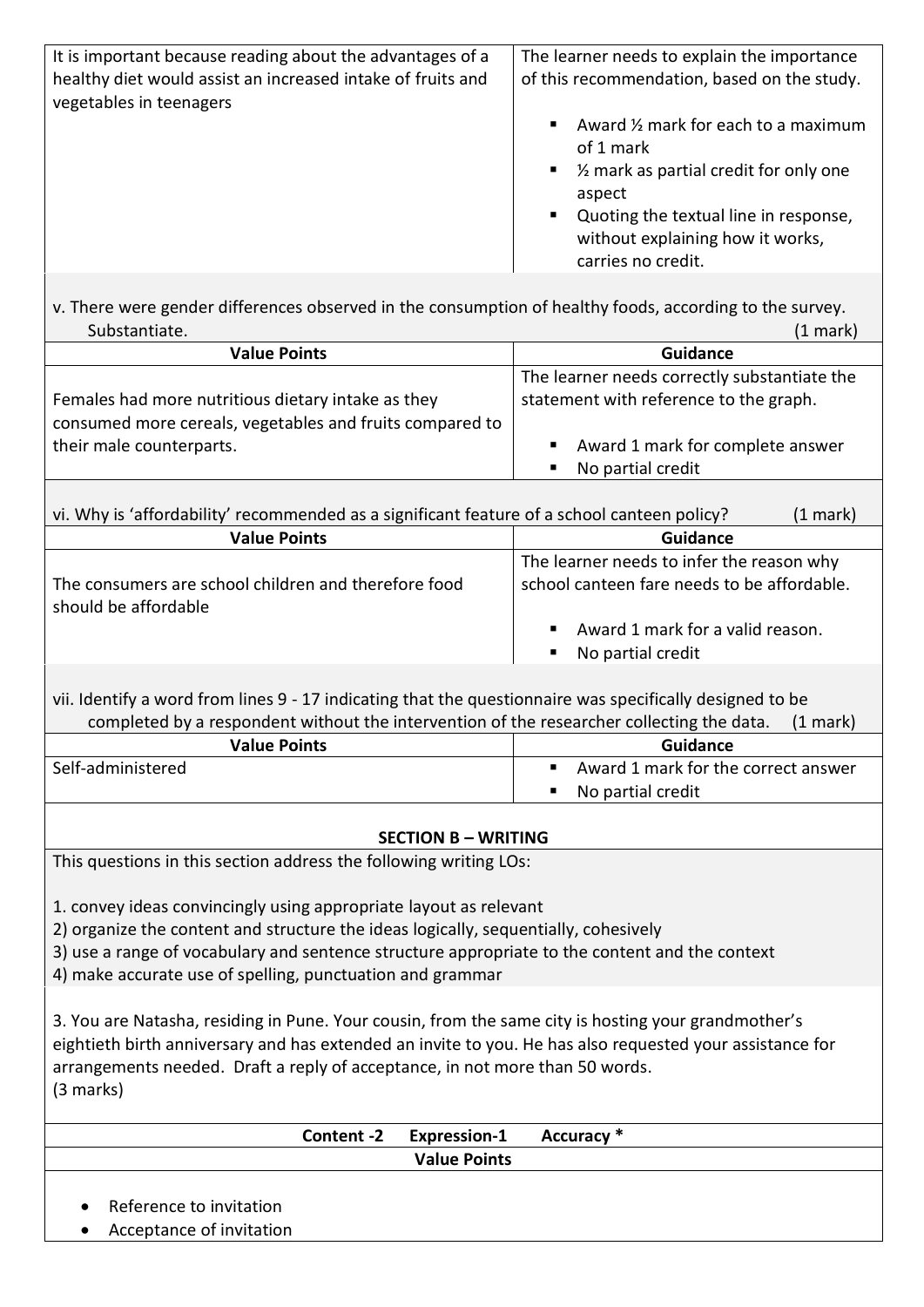- Confirmation of date, time and venue
- Comment on extending assistance
- **Content** (as listed in value points) ½ mark \*4=2 marks
- **Expression- 1 mark**

use of appropriate functional language to show

(i) acknowledgement/ gratitude for invite- *thank you*

(ii) acceptance- *would love to / delighted to/nothing can stop me from attending* etc.

(iii) confirming assistance- *gladly/ goes without saying/ just let me know how I can help/ goes without saying etc.* 

- $\checkmark$  full credit of 1 mark to be allotted if the functional language/ expressions has/ have been used consistently, throughout.
- $\checkmark$  Partial credit of  $\frac{1}{2}$  mark to be allotted if the functional language/ expressions has/have been used generally, in most places.
- $\checkmark$  No credit of marks if the functional language/ expressions has/ have been used sporadically/ not at all.
- Accuracy<sup>\*</sup> Deductions up to 1 mark from overall score
	- $\checkmark$  Deduct  $\frac{1}{2}$  mark from total marks if all or either one of the following apply:
		- the reply is not formatted correctly as an informal letter/ largely in informal letter format
		- has a few inaccurate spellings and grammatical structures
	- $\checkmark$  Deduct 1 mark from total marks if all or either one of the following apply:
		- the reply is not in informal letter format/ has a fair number of format inaccuracies
		- has a total of 3 or more spelling/ grammatical errors
- 4. Attempt **ANY ONE** from A and B given below. (5 marks)

**A.** You are Shantanu, residing at Ghar B-94, Balimela Road, Malkangiri. You come across the following classified advertisement in a local daily. Write a letter, in 120–150 words, applying for the position of a volunteer for the *Each One Teach One* campaign.

### **SITUATION VACANT**

**WANTED** committed volunteers, aged 18 years and above, to teach underprivileged children, for one hour a week, in the district of Malkangiri. Ability to speak, read and write Odiya fluently, important. Experience not required. All volunteers to receive training. Contact Nethra N, Coordinator (*Each One Teach One*), *4Literacy*, Ambaguda, Malkangiri, Odisha -764045

# **Content -2 Expression-2 Accuracy -1 Value points- Content**

- Covering Letter
- Reference to the advertisement
- Conveying suitability for the position
- Submission of application
- Resume / Bio data as separate enclosure
- Profile of self
- Educational Qualifications
- Any other relevant information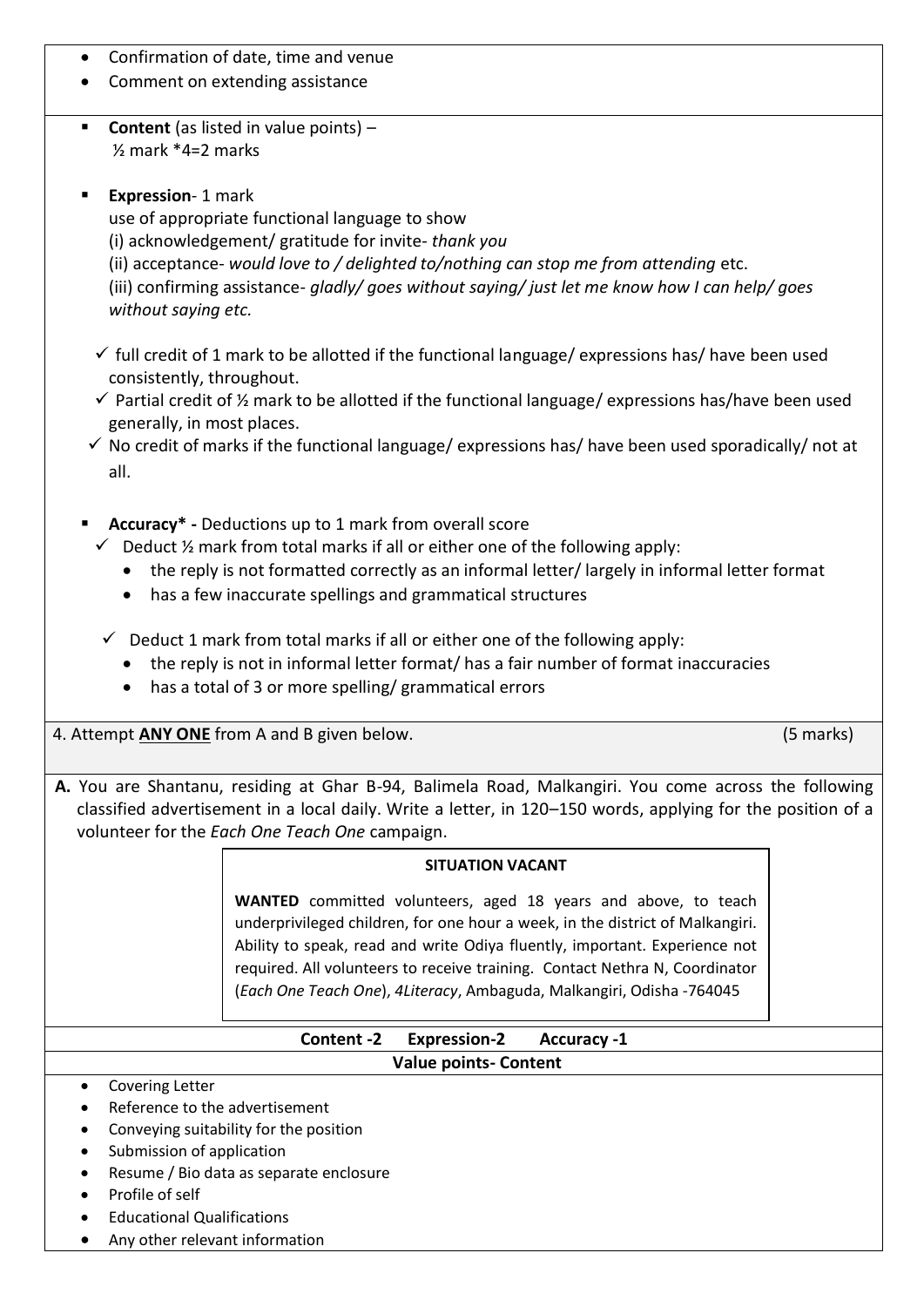## **Descriptors for Content**

**NOTE-**Dedicated marks at a level are to be awarded only if **ALL** descriptors match. If one or more descriptors do not match, the marks are awarded at **a level lower**.

2 marks

- $\checkmark$  All points included
- $\checkmark$  Well-developed with sustained clarity

1½ marks

- $\checkmark$  Almost all points incorporated
- $\checkmark$  Reasonably well-developed

1 mark

- $\checkmark$  Some points incorporated
- $\checkmark$  Fair attempt at developing ideas with some impact on clarity of response

½ mark

- $\checkmark$  Most of the points of the given task not incorporated
- ✓ Limited awareness of task development

|                    | <b>Expression -2 marks</b>                                                                                                                                                          |
|--------------------|-------------------------------------------------------------------------------------------------------------------------------------------------------------------------------------|
| <b>Marks</b>       | <b>Descriptors for Expression</b>                                                                                                                                                   |
|                    | NOTE-Dedicated marks at a level are to be awarded only if ALL descriptors match. If one or more descriptors do<br>not match, the marks are awarded at a level lower.                |
| $\overline{2}$     | Highly effective style capable of conveying the ideas convincingly with appropriate layout of<br>$\bullet$<br>a formal letter viz. addresses, salutation, subscription, and ending. |
|                    | Carefully structured content with organised paragraphing presented cohesively.<br>$\bullet$                                                                                         |
|                    | Highly effective register (formal tone and vocabulary), relevant and appropriate<br>٠<br>sentences for conveying the ideas precisely and effectively.                               |
| $1\frac{1}{2}$     | Frequent clarity of expression most of the times, layout of a formal letter largely accurate.                                                                                       |
|                    | Ideas generally well sequenced and related to the given topic maintaining overall<br>$\bullet$<br>cohesion of ideas.                                                                |
|                    | Range of vocabulary is mostly relevant and conveys the overall meaning and the purpose of<br>$\bullet$<br>the writing.                                                              |
| $\mathbf{1}$       | Inconsistent style, expression sometimes awkward, layout of a formal letter basically<br>$\bullet$<br>accurate.                                                                     |
|                    | Sequencing of ideas is somewhat clear and related to the given topic attempting to<br>$\bullet$<br>maintain a general overall cohesion.                                             |
|                    | Range of vocabulary is limited but manages to convey the overall meaning and the purpose<br>of the writing.                                                                         |
| $\frac{1}{2}$      | Expression unclear, layout partially followed affecting the format of the letter.<br>٠                                                                                              |
|                    | Poor sequencing of ideas but ideas are related to the given topic in a disjointed manner<br>$\bullet$<br>exhibiting a lack of coherence of ideas.                                   |
|                    | Very limited vocabulary or copying from the question.<br>$\bullet$                                                                                                                  |
|                    | <b>Accuracy -1 mark</b>                                                                                                                                                             |
|                    | <b>Descriptors for Accuracy</b>                                                                                                                                                     |
| 1 mark             |                                                                                                                                                                                     |
|                    | $\checkmark$ Spelling, punctuation and grammar consistently/largely accurate, with occasional minor errors,<br>that do not impede communication.                                    |
| $\frac{1}{2}$ mark |                                                                                                                                                                                     |

✓ Spelling, punctuation and grammar display some errors spread across, causing minor impediments to the message communicated.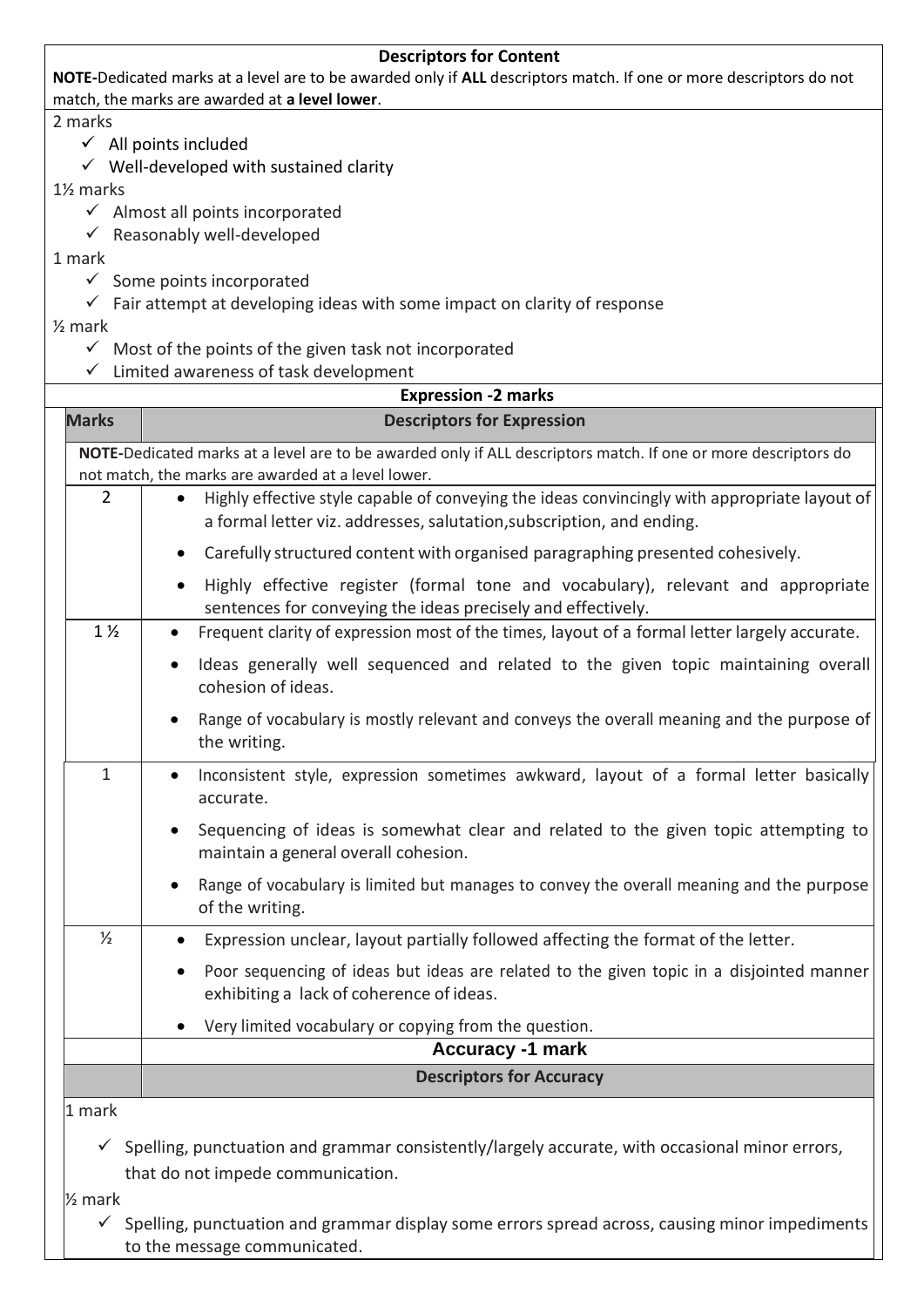No credit

 $\checkmark$  Frequent errors in spelling, punctuation and grammar, impeding communication.

**B.** The efforts of 400 volunteers working with the NGO, *4Literacy*, in the district of Malkangiri, Odisha, was lauded by the District Collector, Shri V. Singh (IAS). As the staff reporter of 'The Odisha Bhaskar', write a report in 120-150 words covering all details of the event, such as the training, teaching and infrastructure involved in the '*Each One Teach One*' campaign, initiated by the district administration in association with the NGO.

#### **Value Points**

- what the efforts of 400 volunteers in the *Each One Teach One* campaign lauded by the District Collector
- who were taught and what was taught
- when & where
- details of the volunteer work
- training received by the volunteers by the NGO and district administration
- the infrastructure  $-$  classrooms, blackboard etc.
- Any other **valid** relevant information

### **Descriptors for Content**

**NOTE-**Dedicated marks at a level are to be awarded only if **ALL** descriptors match. If one or more descriptors do not match, the marks are awarded at **a level lower**.

2 marks

- $\checkmark$  All points included
- $\checkmark$  Well-developed with sustained clarity

1½ marks

- $\checkmark$  Almost all points incorporated
- $\checkmark$  Reasonably well-developed

### 1 mark

- $\checkmark$  Some points incorporated
- $\checkmark$  Fair attempt at developing ideas with some impact on clarity of response

### ½ mark

 $\checkmark$  Most of the points of the given task not incorporated

✓ Limited awareness of task development

# **Expression -2 marks**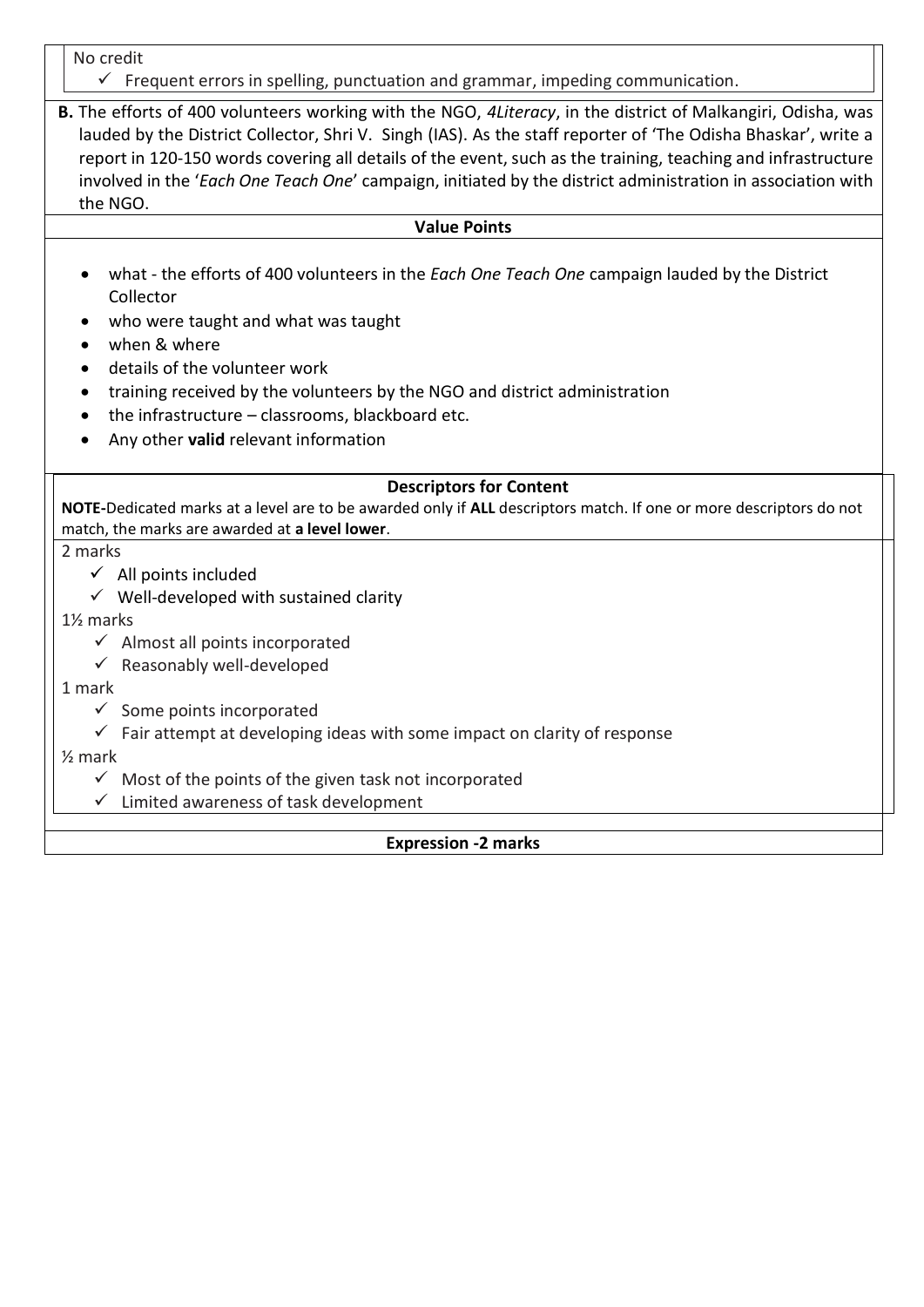| <b>Marks</b>                                                                                                                                                         | <b>Descriptors for Expression</b>                                                                                                                                        |                                                                                                     |  |  |
|----------------------------------------------------------------------------------------------------------------------------------------------------------------------|--------------------------------------------------------------------------------------------------------------------------------------------------------------------------|-----------------------------------------------------------------------------------------------------|--|--|
| NOTE-Dedicated marks at a level are to be awarded only if ALL descriptors match. If one or more descriptors do<br>not match, the marks are awarded at a level lower. |                                                                                                                                                                          |                                                                                                     |  |  |
| $\overline{2}$                                                                                                                                                       | Highly effective style capable of conveying the ideas convincingly with appropriate layout of<br>$\bullet$<br>a newspaper report viz. headline and by-line, place, date. |                                                                                                     |  |  |
|                                                                                                                                                                      | Carefully structured content with organised paragraphing presented cohesively.<br>$\bullet$                                                                              |                                                                                                     |  |  |
|                                                                                                                                                                      | $\bullet$<br>sentences for conveying the ideas precisely and effectively.                                                                                                | Highly effective register (formal tone, tense, and vocabulary), relevant and appropriate            |  |  |
| $1\frac{1}{2}$                                                                                                                                                       | accurate.                                                                                                                                                                | Frequent clarity of expression most of the times, layout of a newspaper report largely              |  |  |
|                                                                                                                                                                      | cohesion of ideas.                                                                                                                                                       | Ideas generally well sequenced and related to the given topic maintaining overall                   |  |  |
|                                                                                                                                                                      | the writing.                                                                                                                                                             | Range of vocabulary is mostly relevant and conveys the overall meaning and the purpose of           |  |  |
| $\mathbf{1}$                                                                                                                                                         | Inconsistent style, expression sometimes awkward, layout of a newspaper report basically<br>$\bullet$<br>accurate.                                                       |                                                                                                     |  |  |
|                                                                                                                                                                      | Sequencing of ideas is somewhat clear and related to the given topic attempting to<br>maintain a general overall cohesion.                                               |                                                                                                     |  |  |
|                                                                                                                                                                      | Range of vocabulary is limited but manages to convey the overall meaning and the purpose<br>of the writing.                                                              |                                                                                                     |  |  |
| $\frac{1}{2}$                                                                                                                                                        | Expression unclear, layout partially followed affecting the format of the newspaper<br>$\bullet$<br>report.                                                              |                                                                                                     |  |  |
|                                                                                                                                                                      | Poor sequencing of ideas but ideas are related to the given topic in a disjointed manner<br>$\bullet$<br>exhibiting a lack of coherence of ideas.                        |                                                                                                     |  |  |
| Very limited vocabulary or copying from the question.                                                                                                                |                                                                                                                                                                          |                                                                                                     |  |  |
| <b>Accuracy -1 mark</b>                                                                                                                                              |                                                                                                                                                                          |                                                                                                     |  |  |
| <b>Descriptors for Accuracy</b>                                                                                                                                      |                                                                                                                                                                          |                                                                                                     |  |  |
|                                                                                                                                                                      | 1 mark                                                                                                                                                                   |                                                                                                     |  |  |
|                                                                                                                                                                      |                                                                                                                                                                          | $\checkmark$ Spelling, punctuation and grammar consistently/largely accurate, with occasional minor |  |  |
| errors, that do not impede communication.                                                                                                                            |                                                                                                                                                                          |                                                                                                     |  |  |
| $\frac{1}{2}$ mark<br>$\checkmark$<br>Spelling, punctuation and grammar display some errors spread across, causing minor                                             |                                                                                                                                                                          |                                                                                                     |  |  |
| impediments to the message communicated.                                                                                                                             |                                                                                                                                                                          |                                                                                                     |  |  |
| No credit<br>Frequent errors in spelling, punctuation and grammar, impeding communication.                                                                           |                                                                                                                                                                          |                                                                                                     |  |  |
|                                                                                                                                                                      |                                                                                                                                                                          |                                                                                                     |  |  |
| <b>SECTION C - LITERATURE</b>                                                                                                                                        |                                                                                                                                                                          |                                                                                                     |  |  |
| 5. Attempt <b>ANY FIVE</b> of the six questions given below, within 40 words each. (2 marks each) x 5= 10 marks                                                      |                                                                                                                                                                          |                                                                                                     |  |  |
| i. A mistaken identity led to a discovery of a new one for the rattrap peddler. How did this impact him?                                                             |                                                                                                                                                                          |                                                                                                     |  |  |
|                                                                                                                                                                      | <b>Value Points</b>                                                                                                                                                      | <b>Guidance</b>                                                                                     |  |  |
|                                                                                                                                                                      |                                                                                                                                                                          | The examiner knows about the mistaken                                                               |  |  |
|                                                                                                                                                                      | Gave him the power to clear his conscience<br>Brought out his latent goodness                                                                                            | identity, hence that requires no elaboration<br>here.                                               |  |  |
|                                                                                                                                                                      |                                                                                                                                                                          |                                                                                                     |  |  |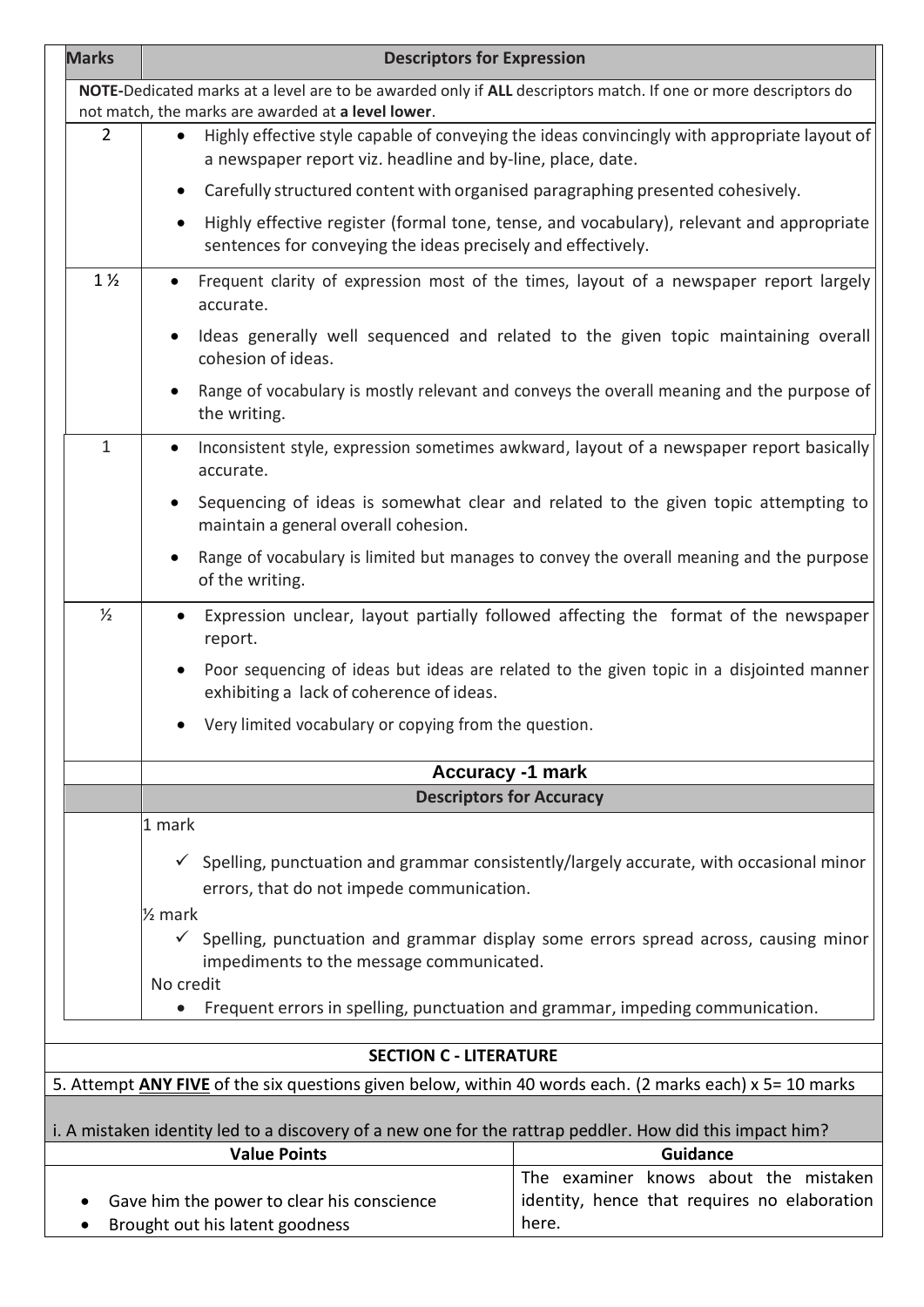| Lent him conviction to become a better human/a<br>chance at elevating himself from being a thief             | The response needs to address how the<br>mistaken identity effected/influenced him. |  |
|--------------------------------------------------------------------------------------------------------------|-------------------------------------------------------------------------------------|--|
| Allowed him the opportunity to behave in a                                                                   |                                                                                     |  |
| dignified manner befitting that of a Captain                                                                 | Content -                                                                           |  |
|                                                                                                              | Award 1 mark for inclusion of any one impact                                        |  |
|                                                                                                              | with explanation.                                                                   |  |
|                                                                                                              | Award 1/2 mark if the impact is listed without                                      |  |
|                                                                                                              | explanation.                                                                        |  |
|                                                                                                              |                                                                                     |  |
|                                                                                                              | Expression -                                                                        |  |
|                                                                                                              | 1 mark when both given aspects are included.                                        |  |
|                                                                                                              | $\checkmark$ Answer organised effectively                                           |  |
|                                                                                                              | $\checkmark$ usage of words for effect-cause (due to, as                            |  |
|                                                                                                              | a result, owing to, therefore etc.)                                                 |  |
|                                                                                                              | $\frac{1}{2}$ mark when either aspect is missing                                    |  |
|                                                                                                              |                                                                                     |  |
|                                                                                                              | Deduct 1/2 mark from the overall score if the                                       |  |
|                                                                                                              | error density is high (more than a total of 2                                       |  |
|                                                                                                              | spellings and/or grammatical errors).                                               |  |
| ii. As the host of a talk show, introduce Rajkumar Shukla to the audience by stating any two of his defining |                                                                                     |  |
| qualities. You may begin your answer like this:                                                              |                                                                                     |  |

*Meet Rajkumar Shukla, the man who played a pivotal role in the Champaran Movement. He ......* 

| <b>Value Points</b>                                                                                                                                        | <b>Guidance</b>                                                                                                                                                                                                                                                                                |
|------------------------------------------------------------------------------------------------------------------------------------------------------------|------------------------------------------------------------------------------------------------------------------------------------------------------------------------------------------------------------------------------------------------------------------------------------------------|
| Determined/Resolute<br>$\bullet$<br>Persevering<br>$\bullet$<br>Dedicated<br>Any other valid quality                                                       | The examiner knows the sequence of<br>incidents that transpired, and the role of<br>Gandhi, hence that requires no elaboration<br>here.<br>The question requires characteristics of<br>Rajkumar Shukla, as inferred from the text<br>written as introductory lines to be spoken.               |
|                                                                                                                                                            | Content -<br>Award 1 mark for 2 valid qualities.<br>Award 1/2 mark for one valid.                                                                                                                                                                                                              |
|                                                                                                                                                            | Expression -<br>1 mark when both given aspects are included<br>$\checkmark$ Answer organised effectively<br>$\checkmark$ The language usage needs to display a<br>semi-formal<br>$\frac{1}{2}$ tone $+$<br>language<br>for<br>introduction<br>$\frac{1}{2}$ mark when either aspect is missing |
| iii. Adrienne Rich chose to express her silent revolt through her poem, Aunt Jennifer's Tigers, just as Aunt<br>Jennifer did with her embroidery. Explain. | Deduct 1/2 mark from the overall score if the<br>error density is high (more than a total of 2<br>spellings and/or grammatical errors).                                                                                                                                                        |
|                                                                                                                                                            |                                                                                                                                                                                                                                                                                                |

| <b>Guidance</b> |
|-----------------|
|                 |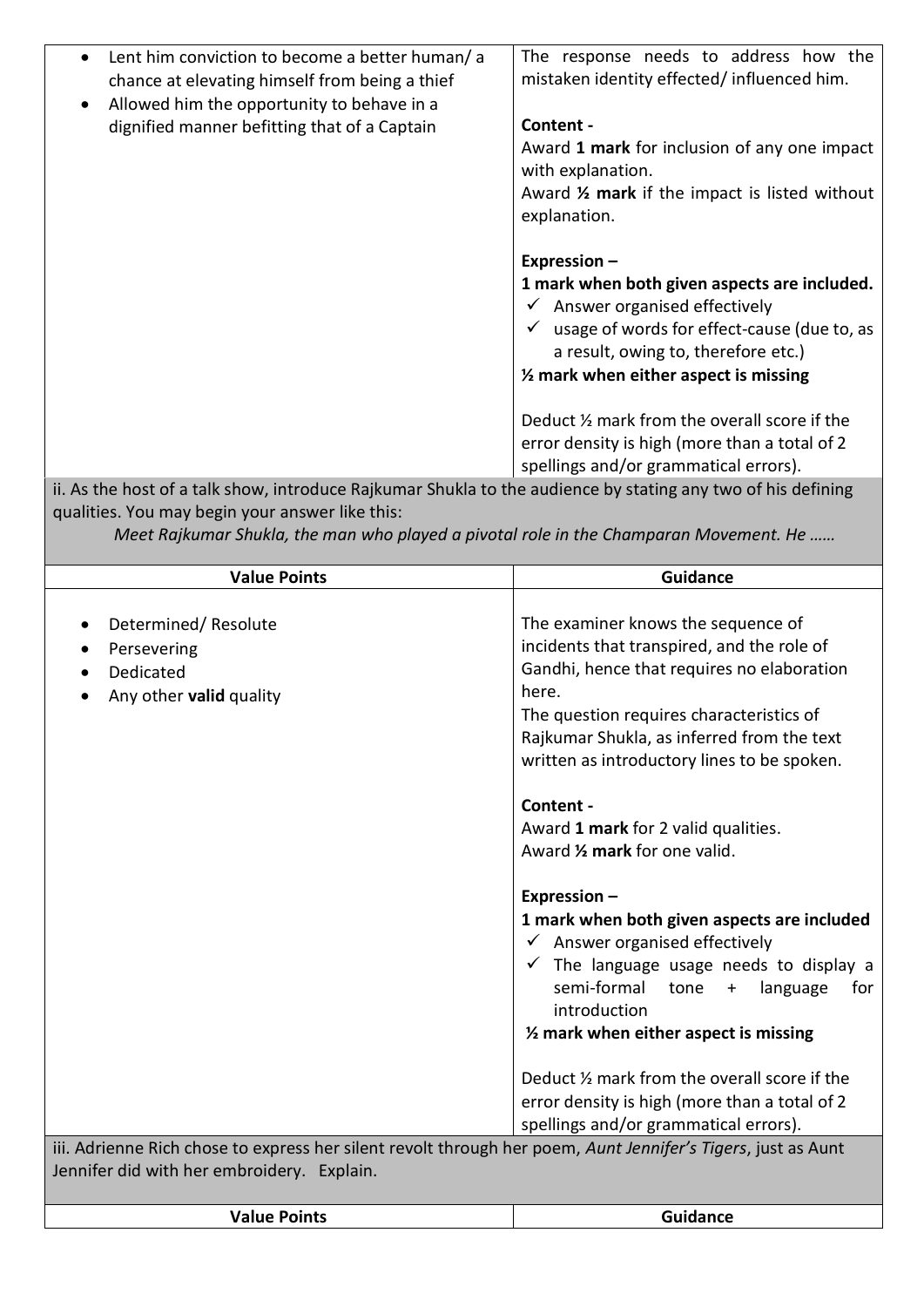| Adrienne Rich, through her poem, criticizes the traditional                                                 | Both the poet's and Aunt Jennifer's point of                                           |
|-------------------------------------------------------------------------------------------------------------|----------------------------------------------------------------------------------------|
| institution of marriage, in her times, suggesting that it                                                   | view to be expressed.                                                                  |
| oppresses women. Similarly, Aunt Jennifer, a victim of an                                                   |                                                                                        |
| unhappy marriage, under a domineering husband, chooses                                                      | Content -                                                                              |
| embroidery to vent her angst.                                                                               | Award 1 mark for both aspects compared.                                                |
| Both use their creative outlet as a form of protest against                                                 | Award 1/2 mark for elaboration on only one                                             |
| societal expectations.                                                                                      | aspect.                                                                                |
|                                                                                                             |                                                                                        |
|                                                                                                             | Expression-                                                                            |
|                                                                                                             | 1 mark when both given aspects are included                                            |
|                                                                                                             | $\checkmark$ Answer organised effectively                                              |
|                                                                                                             | $\checkmark$ The language usage needs to display                                       |
|                                                                                                             | comparison (similarly/ just like etc.)                                                 |
|                                                                                                             | $\frac{1}{2}$ mark when either aspect is missing                                       |
|                                                                                                             |                                                                                        |
|                                                                                                             | Deduct 1/2 mark from the overall score if the                                          |
|                                                                                                             | error density is high (more than a total of 2                                          |
|                                                                                                             | spellings and/or grammatical errors).                                                  |
| iv. Rationalize why Keats uses the metaphor 'an endless fountain of immortal drink' in his poem, A Thing of |                                                                                        |
| Beauty.                                                                                                     |                                                                                        |
|                                                                                                             |                                                                                        |
|                                                                                                             |                                                                                        |
| <b>Value Points</b>                                                                                         | <b>Guidance</b>                                                                        |
| Things of beauty are just like the immortal drink of the                                                    | The question requires an answer to how                                                 |
| gods that flow continuously and never die                                                                   | beauty is perennial.                                                                   |
| Just as the endless fountain of immortality is an elixir                                                    |                                                                                        |
| of life, similarly things of beauty are constant/                                                           | Content -                                                                              |
| perennial in providing everlasting joy/ motivation/bliss                                                    | Award 1 mark for stating the reason with valid                                         |
|                                                                                                             | explanation.                                                                           |
|                                                                                                             | Award 1/2 mark for just stating<br>minus                                               |
|                                                                                                             | explanation.                                                                           |
|                                                                                                             |                                                                                        |
|                                                                                                             | Expression -                                                                           |
|                                                                                                             | 1 mark when both given aspects are included                                            |
|                                                                                                             | $\checkmark$ Answer organised effectively                                              |
|                                                                                                             | $\checkmark$ The language usage needs to display                                       |
|                                                                                                             | rationalisation via comparison (just as/                                               |
|                                                                                                             | similarly/like)                                                                        |
|                                                                                                             | $\frac{1}{2}$ mark when either aspect is missing                                       |
|                                                                                                             |                                                                                        |
|                                                                                                             | Deduct 1/2 mark from the overall score if the                                          |
|                                                                                                             | error density is high (more than a total of 2<br>spellings and/or grammatical errors). |

|           | v. How do you think Derry's mother contributes to his sense of alienation and isolation? (On the Face of It) |                                            |
|-----------|--------------------------------------------------------------------------------------------------------------|--------------------------------------------|
|           | <b>Value Points</b>                                                                                          | <b>Guidance</b>                            |
| $\bullet$ | Mother is overprotective and doesn't understand her                                                          | The question requires inferring how the    |
|           | son's longing for companionship.                                                                             | actions of Derry's mother led to the       |
|           | She treats him with a sense of pity and robs him of his                                                      | development of feelings of alienation and  |
|           | dignity by perpetually treating him like a helpless                                                          | isolation in her son.                      |
|           | victim                                                                                                       | The learner would be required to draw upon |
|           |                                                                                                              | textual evidence to infer.                 |
|           |                                                                                                              |                                            |
|           |                                                                                                              | Content -                                  |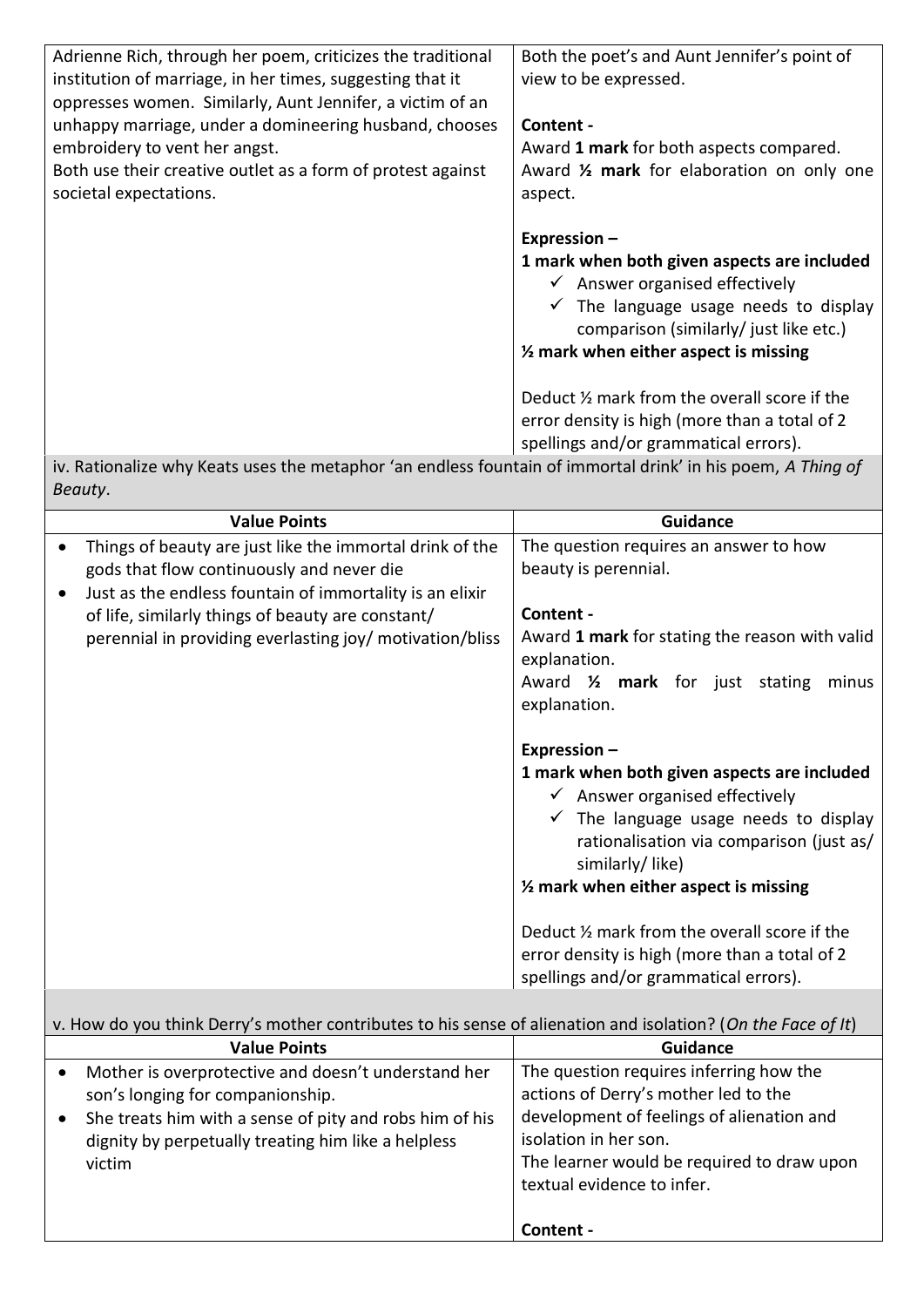| Award 1 mark for 2 valid points.<br>Award 1/2 mark for 1 valid point.                                                                                                                                                                                                                    |
|------------------------------------------------------------------------------------------------------------------------------------------------------------------------------------------------------------------------------------------------------------------------------------------|
| Expression $-$<br>1 mark when both given aspects are included<br>$\checkmark$ Answer organised effectively<br>$\checkmark$ The language usage needs to display<br>stating of inference (based on<br>believe that/ reveals that etc.)<br>$\frac{1}{2}$ mark when either aspect is missing |
| Deduct 1/2 mark from the overall score if the<br>error density is high (more than a total of 2<br>spellings and grammatical errors).                                                                                                                                                     |

vi. Validate John Updike's open-ended title, '*Should Wizard Hit Mommy?'*.

| <b>Value Points</b>                                           |                                                  |  |
|---------------------------------------------------------------|--------------------------------------------------|--|
| The story title is a question that suggests agreeing with     | The question requires an opinion from the        |  |
| Jo, who believes in justice for the skunk, or the father, who | learner in favour of leaving the title open-     |  |
| believes that mothers cannot err.                             | ended ('validate')                               |  |
| Both seem right.                                              |                                                  |  |
|                                                               | Content -                                        |  |
| The author leaves it open-ended for the reader to             | Award 1 mark for identification of the title as  |  |
| allow flexibility and creative insight                        | a question that could have varying answers +     |  |
| (any other valid purpose)                                     | likely purpose of writer.                        |  |
|                                                               | Award 1/2 mark for either aspect.                |  |
|                                                               |                                                  |  |
|                                                               | Expression $-$                                   |  |
|                                                               | 1 mark when both given aspects are included      |  |
|                                                               | $\checkmark$ Answer organised effectively        |  |
|                                                               | $\checkmark$ The language usage needs to display |  |
|                                                               | justification                                    |  |
|                                                               | $\frac{1}{2}$ mark when either aspect is missing |  |
|                                                               |                                                  |  |
|                                                               | Deduct 1/2 mark from the overall score if the    |  |
| error density is high (more than a total of 2                 |                                                  |  |
|                                                               | spellings and grammatical errors).               |  |
| LONG OUESTIONS No. 6 (i-iii) (ANY TWO - 4 marks each)         |                                                  |  |

# **LONG QUESTIONS No. 6 (i-iii) (ANY TWO - 4 marks each)**

**Content 2 Expression & Accuracy 2**

**Note-**

✓ Use the given descriptors to mark the LQs. For CONTENT (refer to Value points) and EXPRESSION

✓ If the response does not justify **all** points of a level, the response is **marked down**.

|                        | DESCRIPTORS FOR CONTENT (with reference to value points)                                                                                | <b>MARK</b>    |
|------------------------|-----------------------------------------------------------------------------------------------------------------------------------------|----------------|
| $\bullet$<br>$\bullet$ | Sustained, clear, well-developed personal response to the task<br>Well-developed and justified arguments/evidence for the<br>characters |                |
| $\bullet$<br>$\bullet$ | Largely, a reasonably well-developed personal response to the<br>task<br>Clear justification with arguments/evidence for the characters | $1\frac{1}{2}$ |
|                        | Fairly competent personal response to the task                                                                                          |                |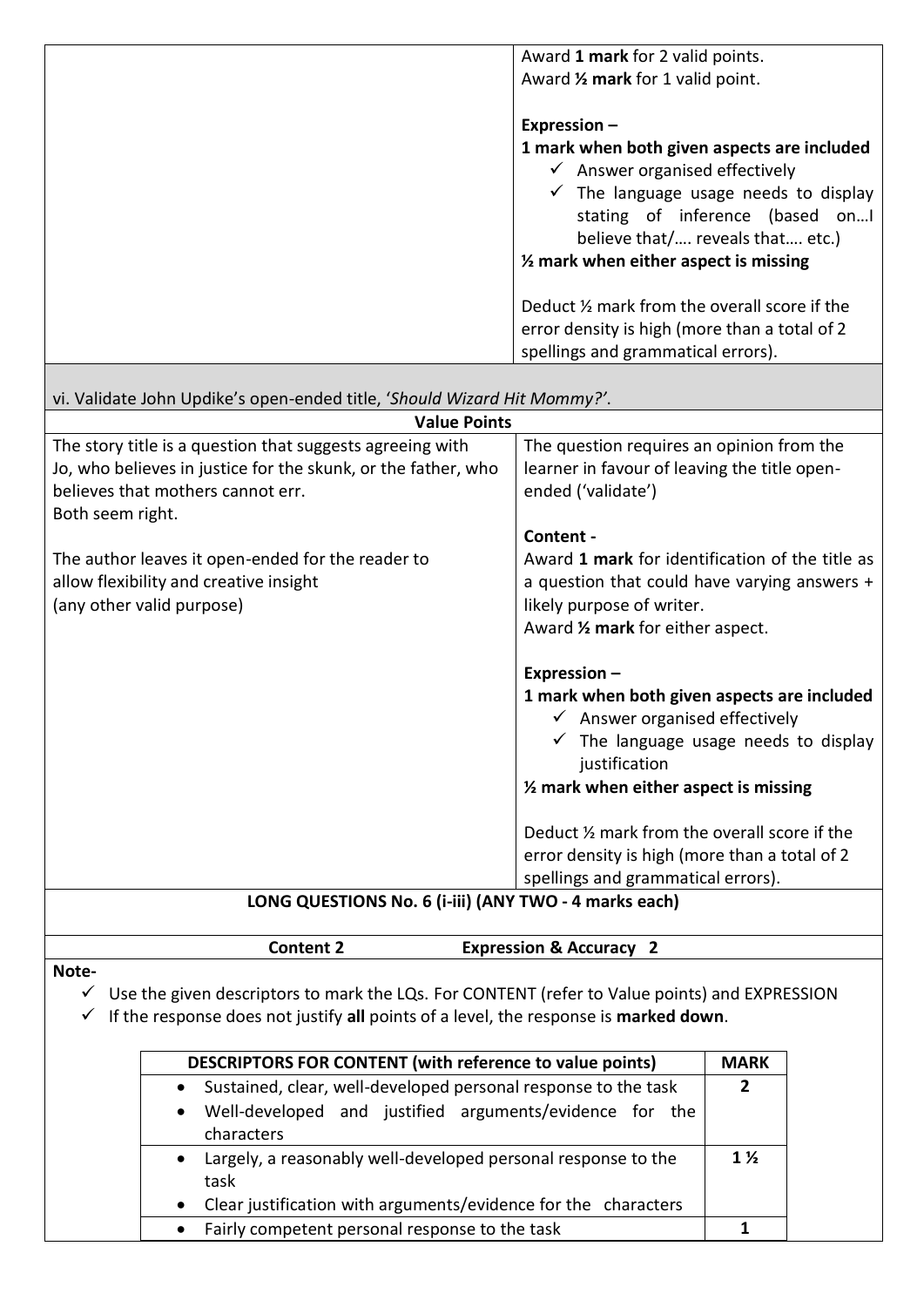| Clear justification with restricted arguments/evidence for the<br>$\bullet$<br>characters                                      |                |
|--------------------------------------------------------------------------------------------------------------------------------|----------------|
| Limited awareness of the task<br>$\bullet$                                                                                     | $\frac{1}{2}$  |
| Limited justification or relevant arguments/evidence for the                                                                   |                |
| characters                                                                                                                     |                |
| DESCRIPTORS FOR EXPRESSION (Coherence & Cohesion + Accuracy)                                                                   | <b>MARKS</b>   |
| Carefully structured content with a beginning, middle and end<br>$\bullet$<br>with highly relevant ideas presented cohesively. | $\overline{2}$ |
| Highly effective vocabulary usage, relevant and appropriate<br>sentences for conveying the ideas precisely and effectively.    |                |
| Spelling, punctuation and grammar are almost always accurate                                                                   |                |
| Ideas generally well sequenced and related to the given topic<br>$\bullet$<br>maintaining overall cohesion of ideas.           | $1\frac{1}{2}$ |
| Range of vocabulary suffices in large parts to convey the overall<br>idea and meaning                                          |                |
| Spelling, punctuation and grammar mostly accurate, with<br>occasional minor errors but does not impede communication           |                |
| Ideas sequenced fairly well and related to the given topic,<br>$\bullet$                                                       | $\mathbf{1}$   |
| sometimes maintaining cohesion of ideas.                                                                                       |                |
| Range of vocabulary is limited and conveys a basic idea of the<br>overall meaning                                              |                |
| Spelling, punctuation and grammar fairly accurate, with                                                                        |                |
| occasional minor errors but does not impede communication                                                                      |                |
| Poor sequencing of ideas; though related to the given topic,<br>$\bullet$                                                      | $\frac{1}{2}$  |
| expressed in a disjointed manner exhibiting a lack of coherence                                                                |                |
| of ideas.                                                                                                                      |                |
| Very limited expected/ topical vocabulary as per question asked                                                                |                |
| A lot of errors in spelling, punctuation and grammar that impede<br>communication.                                             |                |
| .                                                                                                                              |                |

6 (i). How does Keats' poem, *A Thing of Beauty* appeal richly to the senses, stimulating the reader's inner sight as well as the sense of touch and smell? Write your answer in about 120-150 words.

# **Value Points**

### **Introduction**

Keats' descriptions allow for a deeper perception of the imaginary, converting it into a life-like experience stimulating the reader's inner sight as well as the sense of touch and smell.

### **Justification (any 2-3)**

- Keats establishes this with powerful imagery and word play
- The cooling comfort of the bower, dancing daffodils in its green environs, the babbling stream and the midforest brake with the musk rose blooms evoke our imagination, sense of hearing, touch and smell.
- The stories of mighty and the doom that befalls them appeals to our intellect
- The endless fountain may be an allusion of the fountain of youth however it has a sublimating effect on the reader.
- Keats poetic descriptions presents beauty that appeals to our senses and gives delight.

(Accept associated **relevant** points)

6. (ii). Colin Dexter, the author of *Evans Tries an O-level* employs the red herring technique of intentionally misleading readers by placing false clues to keep the plot enigmatic. Substantiate with reference to text, in about 120-150 words.

#### **Value Points**